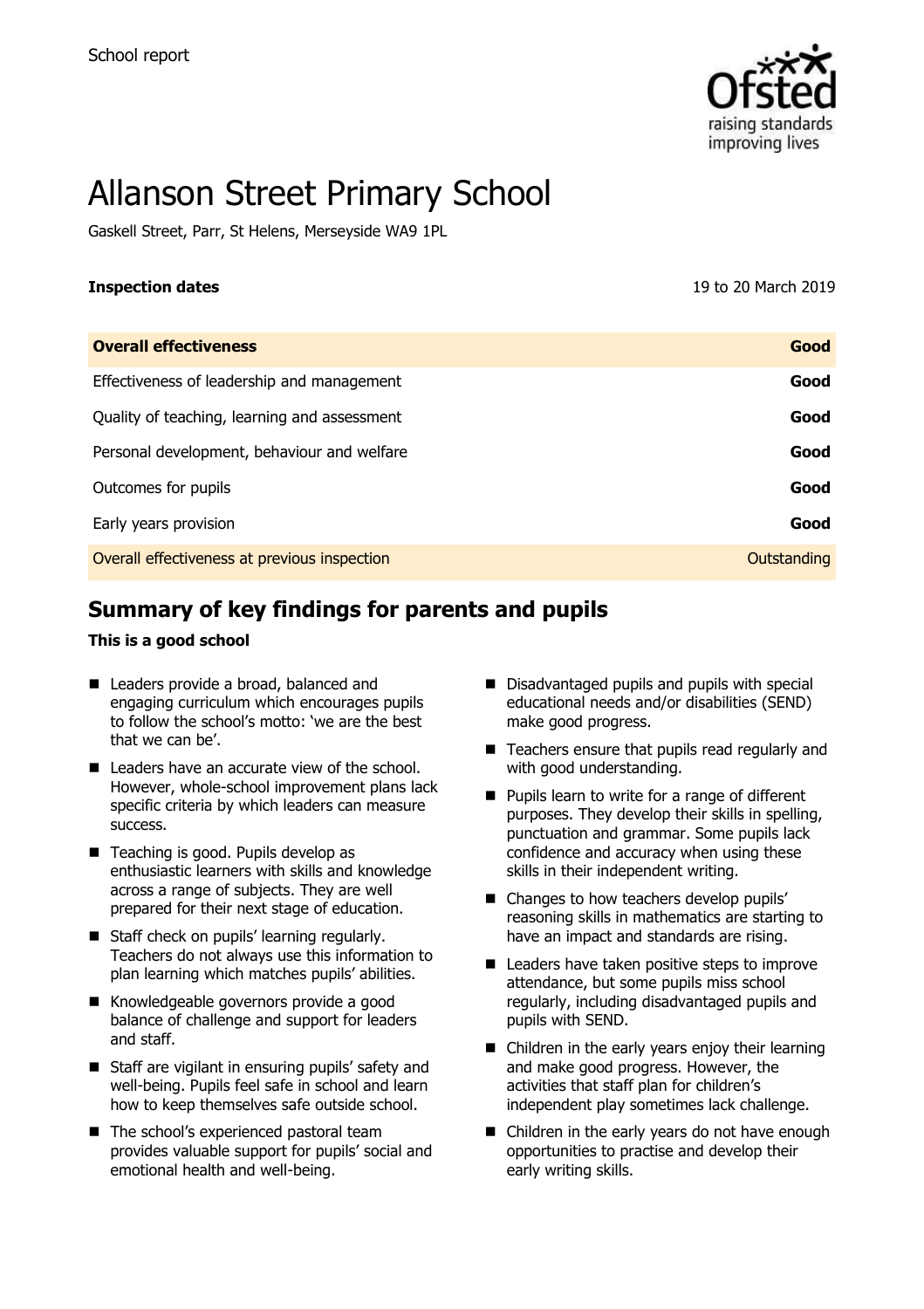

# **Full report**

#### **What does the school need to do to improve further?**

- Improve the effectiveness of leadership and management by:
	- sharpening improvement planning so that it enables leaders and governors to check accurately whether improvements are on track across the course of the year.
- Improve the quality of teaching and learning by:
	- ensuring that teachers use checks on pupils' learning to plan activities which precisely match pupils' abilities
	- in mathematics, embedding recent changes to developing pupils' reasoning skills
	- in their independent writing, ensuring that pupils use their grammar, punctuation and spelling skills accurately.
- Improve the attendance of the small number of pupils who are persistently absent from school, including disadvantaged pupils and pupils with SEND.
- $\blacksquare$  Improve the progress of children in the early years by:
	- providing more opportunities for children to develop their early writing skills
	- ensuring that activities in independent play areas challenge children to think deeply and achieve their best.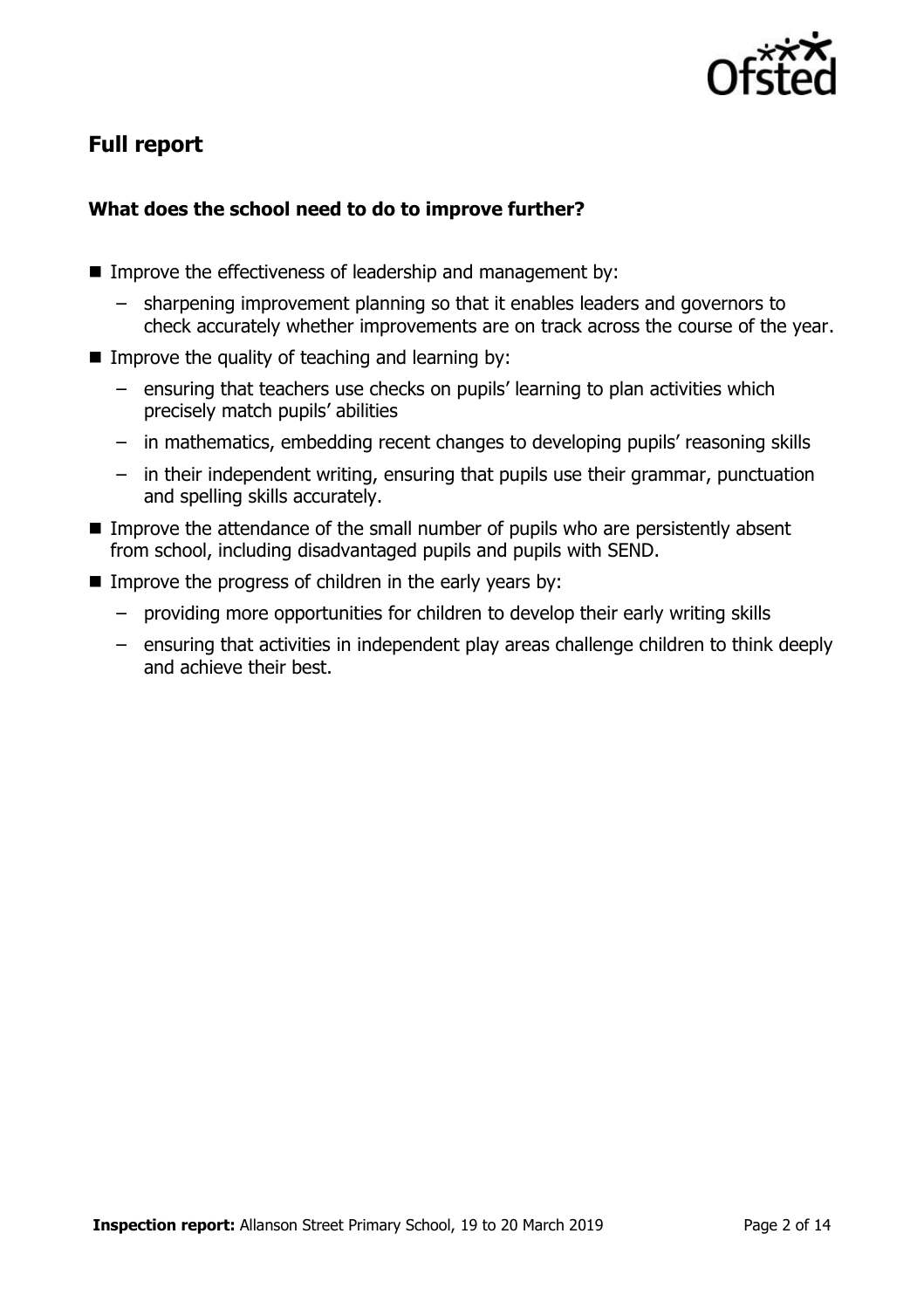

## **Inspection judgements**

#### **Effectiveness of leadership and management Good**

- The experienced headteacher has effectively sustained her vision for a positive and caring learning atmosphere underpinned by the school's values. The school motto of 'be the best that you can be' permeates the work of the school. Staff and governors are aspirational and want pupils to achieve well and to experience a broad, rich and engaging curriculum.
- Staff are enthusiastic and hardworking. They are keen to further improve their teaching. Leaders have addressed the fall in outcomes for pupils by the end of Year 6 in 2016. They provide staff with opportunities to work collaboratively with each other and with professionals from other schools to share and develop their skills. As a result, standards have risen across the school, including in the early years and in phonics.
- Leaders have provided a bright, warm and welcoming environment. A wealth of attractive display boards celebrate pupils' work across the curriculum, inform pupils about keeping safe and healthy and raise pupils' aspirations. For example, leaders encourage pupils to think about their future careers and to work hard to achieve their goals.
- Leaders know the school well. They analyse pupils' progress in detail and use this information to plan training for staff and to ensure that pupils falling behind receive additional support. However, leaders do not make best use of their analyses to inform their detailed plans for school improvement. Some of these plans lack sharpness and do not include measurable targets.
- Leaders and governors are aware that some aspects of the school's work, such as improving pupils' reasoning skills in mathematics, are still developing. Senior leaders have provided comprehensive training for staff in teaching mathematics and this is having a positive impact on teaching and learning.
- Leaders have been effective in improving reading and standards have risen. Leaders ensure that pupils read regularly and with understanding. The school has invested in a range of online reading resources and these have helped to improve pupils' reading skills.
- The leadership of English has been effective in ensuring that pupils' progress in writing has improved. The subject leader has worked alongside staff to better embed aspects of spelling, punctuation and grammar into a systematic way of teaching writing. Leaders recognise that, in some classes, pupils need further support and confidence to apply these skills consistently in their independent writing.
- Leaders for subjects other than mathematics and English check teachers' planning and pupils' work to ensure that pupils' knowledge and skills develop across the curriculum. Leaders have improved the school's long-term curriculum plans, mapping the knowledge and vocabulary that they expect pupils to acquire in different subjects as they move through the school. This improved planning is raising standards.
- Leaders ensure that the pupil premium funding is used well to benefit the high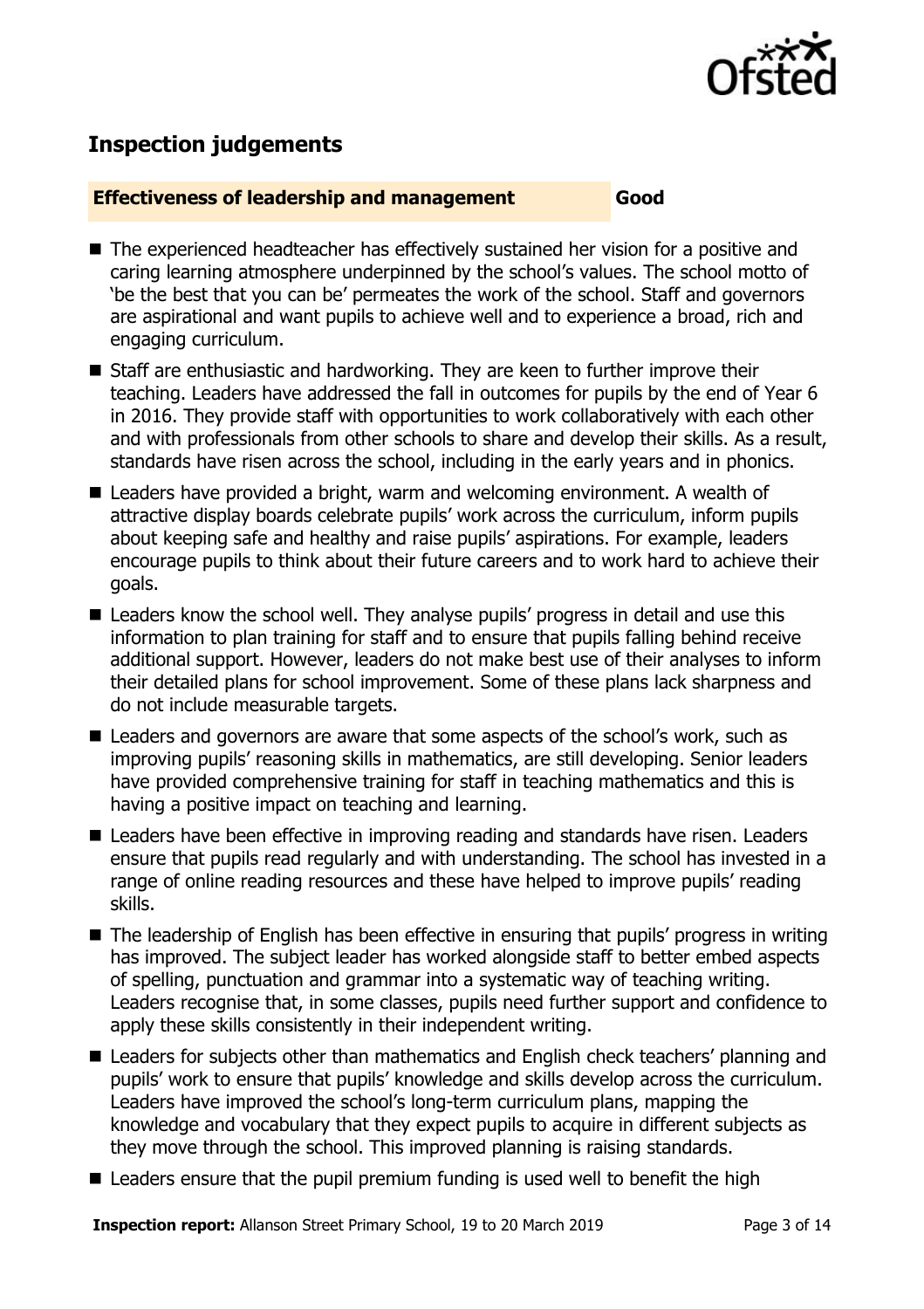

proportion of disadvantaged pupils. There is a wide range of learning support for these pupils and staff enable them to participate in a broad range of activities. The school's pastoral team provides a wealth of support to develop pupils' social and emotional resilience and to address their well-being. This breadth of well-tailored support is helping this group of pupils to close any gaps between their achievement and that of other groups. As a result, disadvantaged pupils make good progress. However, some pupils have high persistent absence.

- The special educational needs coordinator (SENCo) provides strong leadership. Pupils are precisely assessed to identify any barriers to their progress. Staff provide a wide range of interventions and strategies to remove these barriers. Regular meetings with parents, carers and, when needed, other agencies and professionals, are used well to share information about pupils' learning. Provision is reviewed regularly to ensure that it is having maximum impact. As a result, pupils with SEND make good progress from their starting points. A small number have high persistent absence.
- Leaders use the sport premium to build pupils' skills, confidence and teamwork. For example, there are coaching sessions from sports specialists who work with pupils and develop the skills of staff. This is helping pupils to acquire better skills in a very wide range of sports, including hockey, cricket and badminton. Pupils in key stage 2 have regular opportunities to improve their swimming skills. The school participates with success in many sports competitions and events, raising pupils' skills and their enjoyment of sport.
- Leaders have planned and embedded a broad and engaging curriculum for pupils, which includes religious education and personal, social and health education. Pupils develop a good understanding of other religions, including Islam and Judaism. British values are an integral part of the curriculum. For example, a whole-school project on London, including the Houses of Parliament, developed pupils' understanding of democracy. Teachers ensure that pupils' spiritual, moral, social and cultural development is well integrated into the curriculum.
- The curriculum includes a cultural pathway, where pupils enjoy a range of experiences, such as visits to theatres, art galleries and museums. Year 6 pupils take part in a residential trip to York, visiting a range of cultural sites and places of interest. This wealth of opportunities fosters pupils' understanding and appreciation of their local and wider community.
- Leaders have established close and friendly relationships with parents. Parents have a very positive view of the school. They value the close communication between school and home and appreciate that any concerns they have are listened to by staff and are addressed.

#### . **Governance of the school**

- The governing body is dedicated, committed and knowledgeable. It shares the leadership team's aspiration and determination for every pupil to be well prepared for the next stage of education.
- The governing body has an accurate knowledge of the strengths of the school and of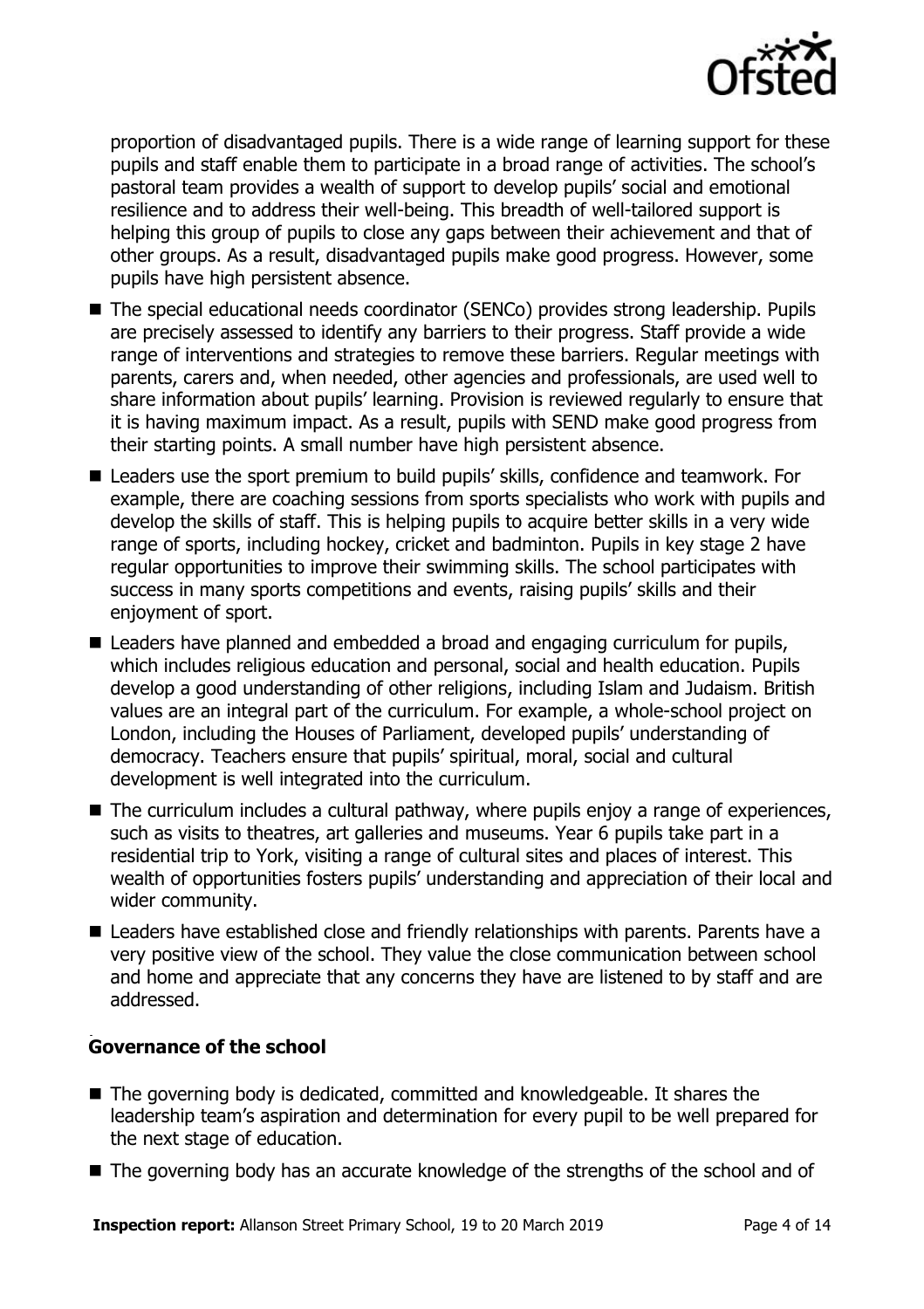

areas for improvement. Governors receive detailed information from the headteacher and other leaders about pupils' progress and attainment. However, this detailed information is not regularly used to set measurable targets in the school's plans for improvement. Governors ensure that staff training is closely matched to the school's improvement priorities, including developing staff skills in teaching reasoning in mathematics.

- Governors make regular and detailed checks on the progress of different groups of pupils, including those who have SEND and disadvantaged pupils.
- Governors monitor the school's budget carefully. They ask pertinent questions about the difference that additional funding makes to pupils' outcomes and staff development.

### **Safeguarding**

- The arrangements for safeguarding are effective.
- All statutory checks are in place to ensure the suitability of adults working in school. Appropriate checks are made on visitors when they arrive at the school.
- Leaders ensure that pupils' safety is a priority and staff are vigilant. Leaders make sure staff receive appropriate and regular training to identify any signs of possible danger or potential abuse. Leaders have created a safe and caring culture in which pupils feel very confident that they have someone to talk with if they are worried. Pupils spoken with during the inspection said they feel safe in school.
- Through the curriculum, pupils learn about how to keep themselves safe online and in the wider community. For example, pupils learn about road safety, how to keep themselves safe from knife crime and how to cycle safely on roads.
- The procedures for reporting any incidents or concerns are very clear and are understood by staff. Leaders effectively engage with parents and external agencies to ensure that all pupils are supported and safe.
- Leaders keep a close check on pupils' attendance. Through home visits and working with other professionals, leaders ensure that no pupil is in danger of becoming missing from education.

#### **Quality of teaching, learning and assessment Good**

- Staff provide a positive learning environment with excellent relationships between the pupils and staff. Pupils enjoy their learning and are keen to contribute to class discussions. Teachers encourage pupils to work hard and try their best.
- Teachers know pupils well. Staff build pupils' confidence by providing after-school clubs, including in mathematics and English. The school's system to check on pupils' progress is detailed and ensures that teachers and teaching assistants provide timely and appropriate support, including for disadvantaged pupils and pupils with SEND. As a result, pupils make good progress.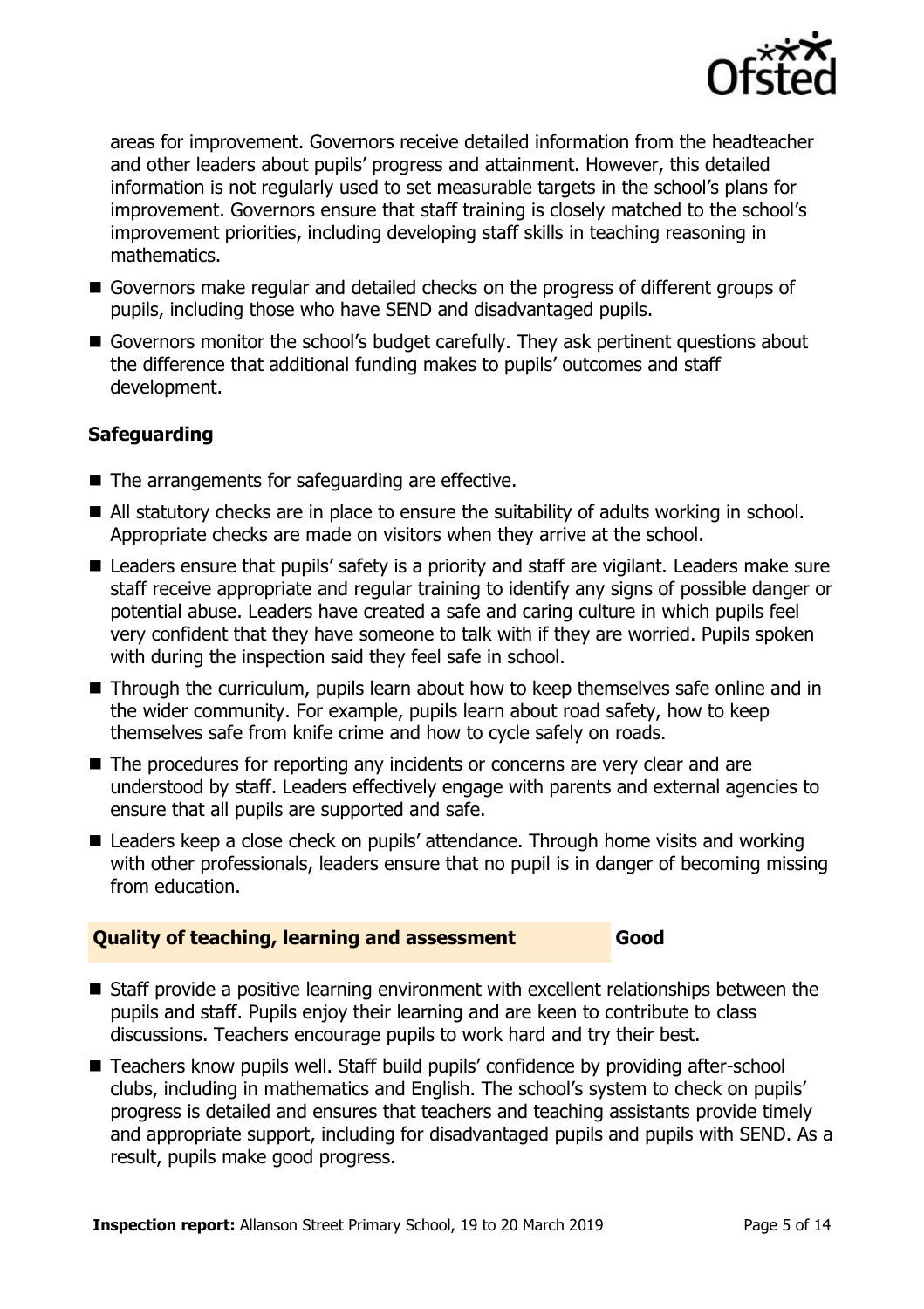

- Teachers plan opportunities to check pupils' knowledge and skills at the start of lessons and new topics. They use this information to identify where pupils need additional practice and support. Occasionally, teachers do not use this information precisely enough, and they plan work which is too easy or too difficult. This slows pupils' progress in some lessons.
- $\blacksquare$  The teaching of mathematics is strengthening because staff are sharing effective practice. Pupils across the school develop fluency and confidence in number, and their written calculations are accurate. Leaders identified that pupils were less confident in their mathematical reasoning. Staff now provide pupils with more frequent opportunities to think deeply about their learning and explain their reasoning. These changes are still embedding, but are starting to have a positive impact. As a result, pupils are becoming more confident and successful in solving mathematical problems.
- Teachers and teaching assistants have good knowledge of how to teach phonics. They plan regular and precise activities to develop pupils' reading skills. As a result, pupils make good progress from their starting points and read with confidence and fluency. Pupils are less confident when applying their phonics skills to their independent writing.
- Leaders have raised the profile of reading across the school and pupils read regularly and for pleasure. Teachers carefully choose a range of books to read in class. Pupils told inspectors that they enjoy visiting the school library and local library. Staff provide an after-school reading club for parents and their children to enjoy books. Wholeschool book weeks are planned by staff to enthuse and engage pupils in reading.
- **Pupils have regular opportunities to develop longer pieces of writing, both in English** and across a range of subjects and topics. The teaching of writing is effective in consolidating most pupils' understanding of the correct application of spelling, punctuation and grammar. However, some pupils lack the confidence and knowledge to apply their spelling, punctuation and grammar skills accurately in their independent writing.
- Teachers' subject knowledge is good across the curriculum. Leaders in subjects including art, history and geography work with teachers to develop their skills and improve teaching and learning. For example, the art subject leader provided training for staff on developing pupils' drawing skills.
- Teachers have a good understanding of the key vocabulary pupils need to know as part of their learning. For example, in a Year 4 history lesson, pupils learned the meaning of unfamiliar vocabulary, such as 'controversial', 'monarch' and 'neutral'. This helps develop pupils' knowledge and understanding across different areas of the curriculum.

#### **Personal development, behaviour and welfare Good**

#### **Personal development and welfare**

- The school's work to promote pupils' personal development and welfare is good.
- **Pupils'** personal development and welfare lie at the heart of the school's nurturing and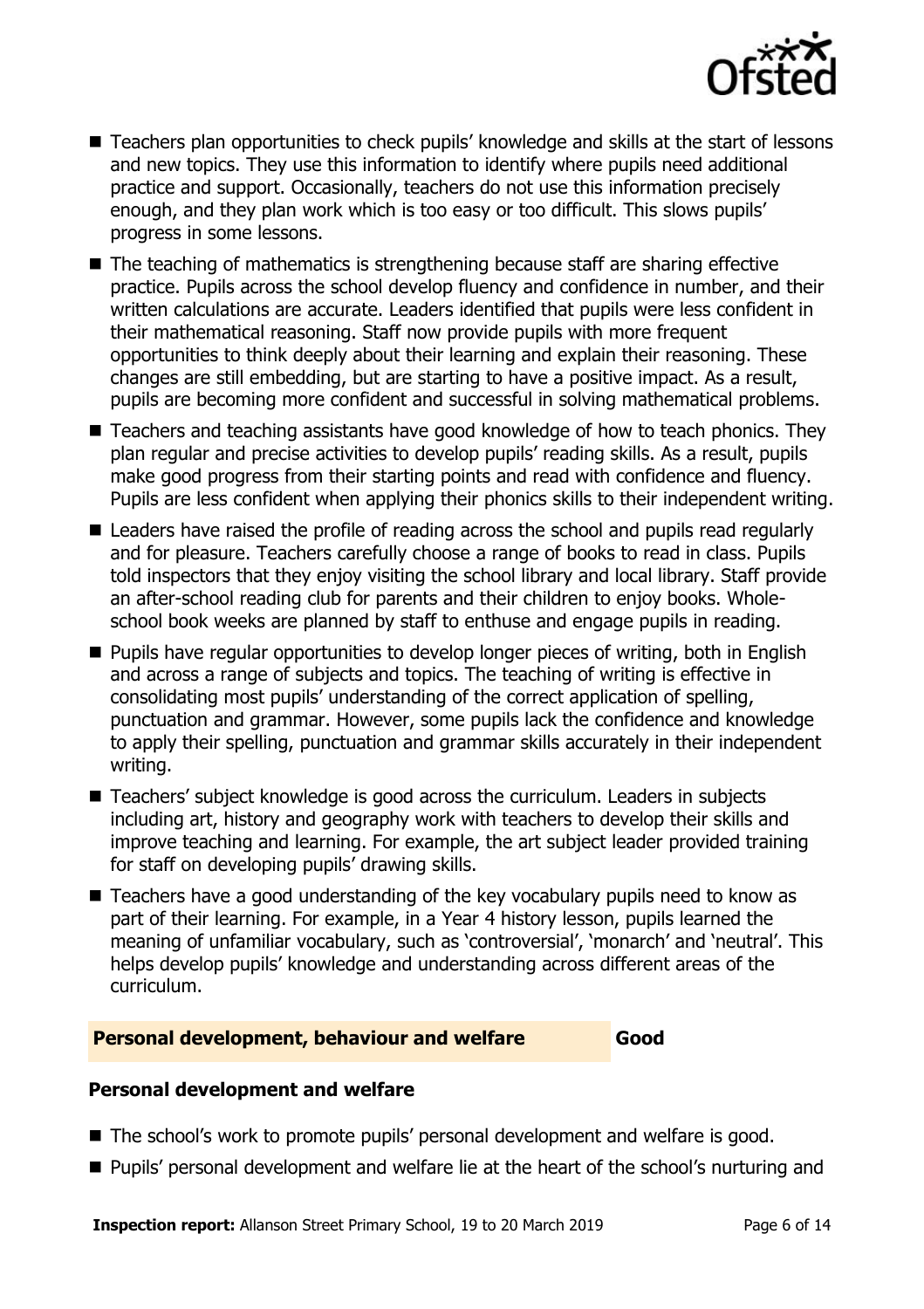

inclusive ethos. Each morning, pupils and their parents are warmly welcomed into school by staff. Parents have the opportunity to share any concerns and these are quickly dealt with.

- Leaders plan a programme of lessons and assemblies which develop pupils' respect for other cultures and religions. Pupils take part in a wide range of fundraising events and develop as caring and considerate individuals.
- The experienced pastoral team provides a valuable programme of support for small groups and individual pupils to develop their resilience, social skills and confidence. Staff provide a wide range of support for families, for instance in accompanying parents and pupils to meetings with health professionals. Pupils value opportunities to talk with adults at difficult times, for example following bereavement.
- 'Worry boxes' are placed around the school. Pupils can write down any concerns that they have, and these are addressed by staff.
- Leaders provide times for reflection and prayer. Pupils value times for quiet contemplation and reflection.
- Opportunities to develop pupils' resilience and confidence are built into the curriculum. For example, pupils enjoy residential trips, taking part in activities including climbing and raft building.
- In lessons, pupils are enthusiastic learners and listen respectfully to adults and their peers. Pupils are keen to answer questions, and contribute well to class discussions. The majority of pupils persevere and work with sustained concentration. Occasionally, when activities do not fully challenge their range of abilities, pupils become distracted and lack focus.
- **Pupils develop as active and caring citizens by taking part in a range of leadership** opportunities. The very active school council encourages pupils to care for the environment by recycling and reducing waste. Pupils took part in a community litter picking activity as part of their environmental work.
- Leaders make sure that pupils lead healthy lives in school and know how to keep themselves safe. Pupils keep active through the wide range of sports provision. Pupils have a good understanding about the importance of healthy eating and of the dangers of drugs and alcohol.

#### **Behaviour**

- $\blacksquare$  The behaviour of pupils is good. It is not outstanding because too many pupils are persistently absent and lose out on learning.
- Very positive relationships exist between adults and pupils. Pupils are polite, well mannered and very welcoming to visitors. Parents, staff and pupils agree that pupils behave well.
- **Pupils report that any incidents of bullying are rare and dealt with quickly by adults.** Pupils spoke very confidently about how staff help them to resolve any disagreements. The school's pastoral team provides support for pupils with additional behavioural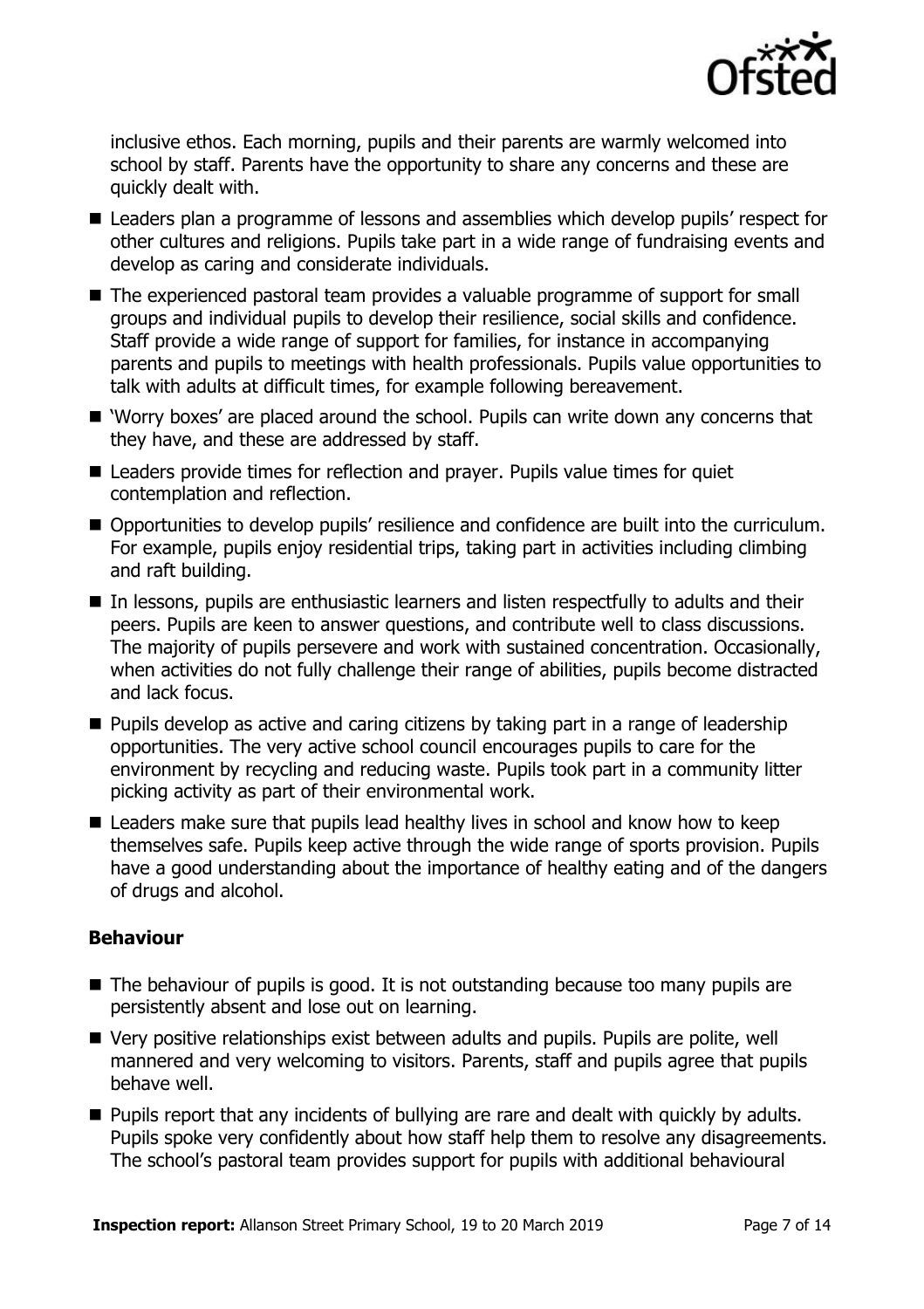

needs. When needed, school leaders work with other agencies to help manage the small number of pupils with challenging behaviour.

- Older pupils are role models to younger pupils, taking on a wide range of leadership activities, including being guardian angels and playground leaders. These pupils help to ensure that others move calmly around the school and play well together. Staff provide a wide range of equipment and activities to keep pupils engaged and active at lunchtimes.
- **Pupils value their education and the majority of pupils attend school very regularly.** High attendance is celebrated, and pupils are keen to reach their attendance targets. However, some pupils are persistently absent from school, including some disadvantaged pupils and pupils with SEND. School leaders work closely with parents and with other agencies to improve the attendance of these pupils.

#### **Outcomes for pupils Good**

- **Pupils' attainment at the expected and higher standard in reading has risen in recent** years at the end of key stages 1 and 2. Pupils make good progress from their starting points in reading and leave the school with standards in line with national averages. Across the school, pupils develop confidence, fluency and understanding in their reading. They learn to value reading and read for pleasure.
- The proportion of Year 1 pupils who achieved the expected standard in the national phonics screening check in 2018 was higher than in 2017 and was close to the national average. Current pupils are making good progress in developing their phonics skills and knowledge and are using them effectively in their reading. Pupils falling behind are given additional support and this has a good impact in helping them to catch up.
- $\blacksquare$  From low starting points, pupils make good progress in their writing at key stage 1 and pupils' attainment is improving over time. The proportion of Year 6 pupils who leave school with writing at the expected standard has been close to the national average in recent years. Pupils write for a range of purposes and develop an increasing awareness of how to use ambitious vocabulary to make their writing interesting to read. Leaders have taken steps to improve pupils' skills in spelling, punctuation and grammar. In some classes, pupils do not apply these skills in their independent writing. This limits the progress that some pupils make.
- In mathematics, pupils' attainment at the expected standard at the end of Year 2 has risen over time and is now close to the national average. Pupils make good progress across key stage 1 in their mathematics. In key stage 2, attainment at the end of Year 6 fell last year. Leaders identified that, across the school, pupils' reasoning skills in mathematics needed further development. Leaders have taken steps to improve mathematics teaching and this has had a positive impact on progress. Pupils are developing the ability to tackle a range of problems successfully. However, in some classes, pupils are less confident when trying to solve tricky problems as their reasoning skills are less well developed.
- Work in pupils' books and the school's information show that current pupils make good progress across different subjects and year groups. However, in some lessons,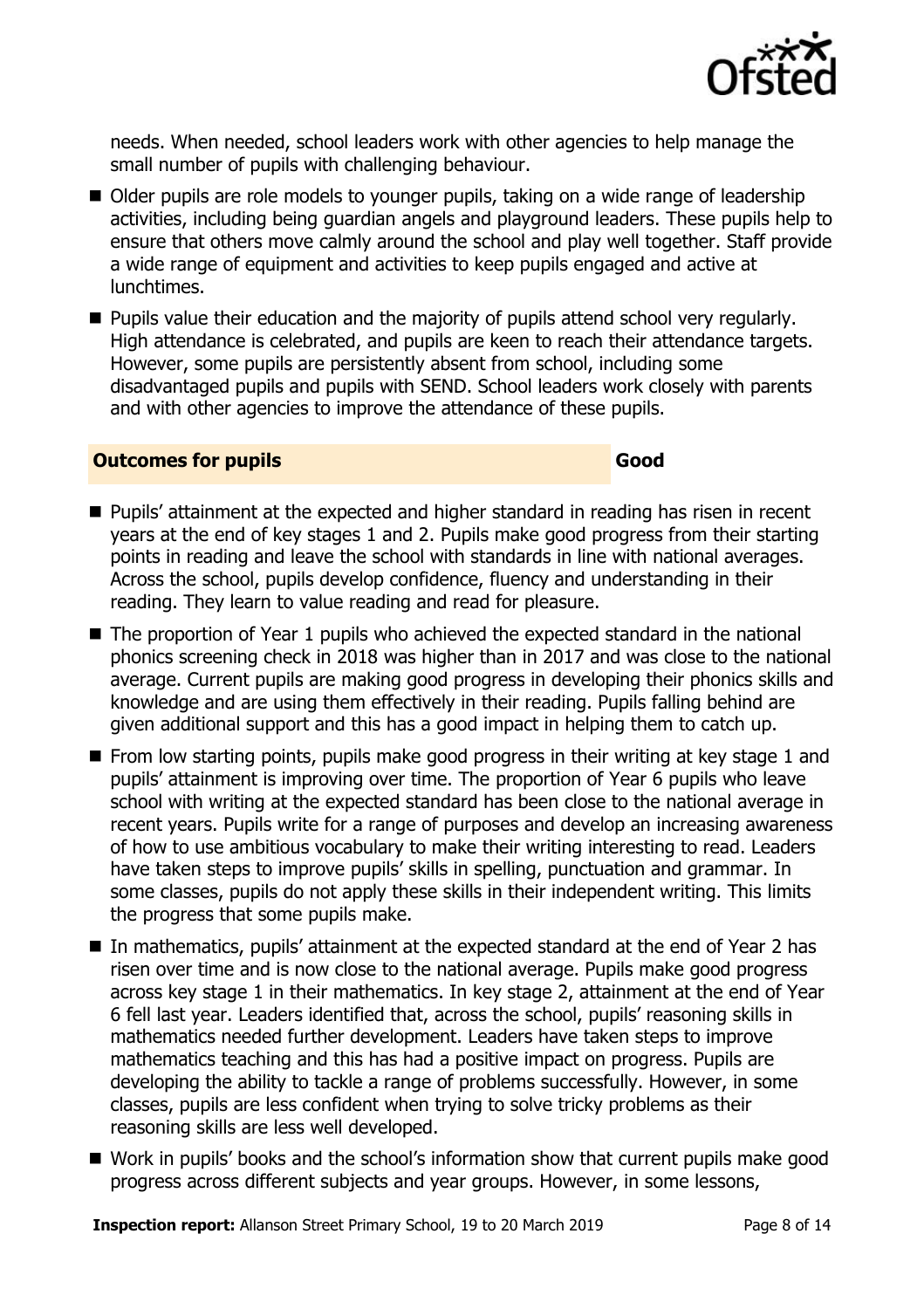

teachers plan work which is too easy or too difficult for pupils and this stops pupils making stronger progress.

- In science, pupils make good progress. They develop the skills to work scientifically, planning scientific enquiries to answer questions. Leaders have taken steps to improve pupils' knowledge of scientific vocabulary as part of their learning.
- Music specialists teach pupils to play and sing, developing their skills and confidence. Pupils have opportunities to learn to play a range of musical instruments. Vocal coaches support pupils with a talent in singing.
- **Pupils with SEND make good progress from their different starting points. Leaders use** additional funding to support these pupils well. Disadvantaged pupils make good progress across the school. Leaders' checks on pupils' progress, and the work in the books of disadvantaged pupils, show that they make progress in line with other pupils nationally.
- A wide range of extra-curricular clubs, including gardening, art and sport, enhance pupils' skills, knowledge and enjoyment of learning. Pupils leave the school as enthusiastic learners, keen to contribute to society and ready for their next stage of education.

#### **Early years provision Good Good**

- Leaders have provided a safe and nurturing learning environment for children in Nursery and Reception. Children settle quickly and play cooperatively and with sustained concentration, chatting happily in the different areas of learning. High staffto-child ratios mean that children across the setting work in small groups. Adults support children skilfully in their communication and language, questioning and modelling talk to help children develop their skills.
- Leaders gather a range of information from other providers and parents to make sure that children make a smooth and successful start to school. This helps staff build an accurate picture of any additional needs children may have. Relationships between parents and school are strong. Parents feel very welcome in school and receive regular updates about their children's learning.
- Most children join Nursery with skills and knowledge that are below those typical for their age. As a result of well-planned learning opportunities, children make good progress from their starting points.
- The children starting Reception who have not attended the school Nursery typically have skills and knowledge below those typical for their age, particularly in literacy and numeracy. Teaching in Reception is good, and this is reflected in children's good progress. The proportion of children reaching a good level of development at the end of Reception is below the national average, but is improving.
- Leaders ensure that children make a smooth transition to Year 1. Children visit their new classrooms and staff share detailed information about children's learning.
- Leadership is effective. Leaders have a good understanding of children's levels of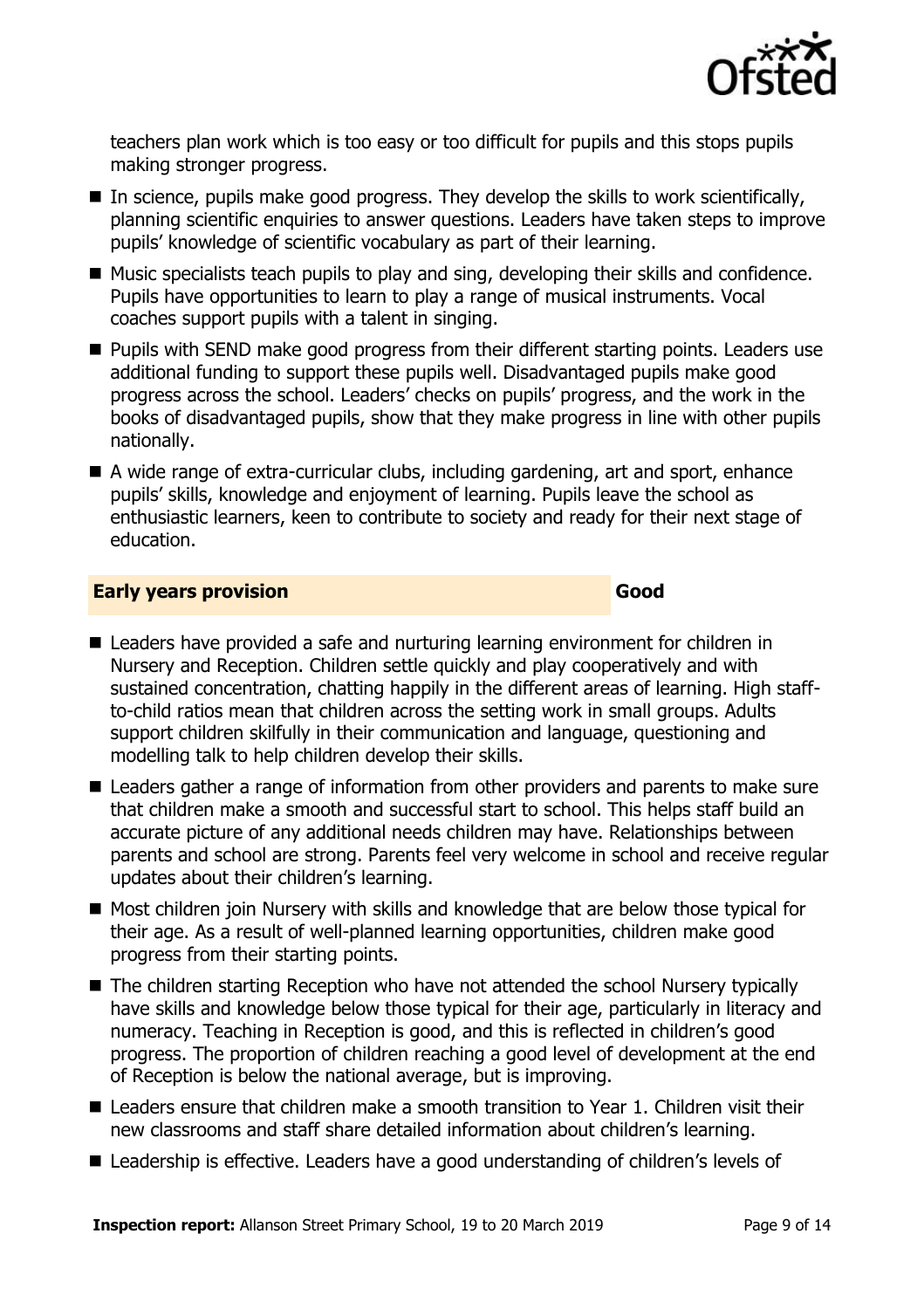

learning. They have accurately identified strengths and areas to develop in the early years, including improving children's skills in writing.

- Leaders provide a range of additional support for disadvantaged children and children with SEND. Well-planned learning tasks are delivered by skilled staff and these closely match children's learning needs.
- The Nursery and Reception classrooms are well resourced, attractive and engaging. Cosy and inviting reading areas encourage children to enjoy books. The outdoor area provides a range of opportunities for children to climb, balance and explore. During the inspection, children were enjoying cooking in the newly installed mud kitchen.
- In Nursery, staff provide a range of activities for children to develop their fine motor skills, including making shapes from play dough. In Reception, children practise their handwriting regularly. Children's workbooks show that they use their developing phonics skills to sound out words. However, teachers do not plan challenging activities for children to develop their writing skills as part of ongoing activities both inside and outside in Nursery and Reception. As a result, children, particularly boys, do not make the strong progress of which they are capable in writing.
- Teachers plan daily phonics lessons to ensure that children develop their early reading skills. Phonics teaching is good in early years. Staff provide well-structured lessons and guide groups well, questioning children to check their learning. Staff listen to children read regularly and give parents additional guidance to support their children with reading.
- Through effective questioning and discussion, staff extend children's thinking. They develop children's language skills by engaging them in conversation and sharing books with them. Teachers use a range of vocabulary to extend children's learning and understanding.
- Leaders plan engaging learning, but activities planned for children's independent play sometimes lack focus and challenge. Adults do not always move children's learning on well enough. As a result, some children do not make the strong progress of which they are capable.
- Staff in the early years keep their skills and knowledge up to date through regular training provided by leaders, including safeguarding, teaching mathematics and writing.
- Welfare requirements are met. The provision is well staffed and regular risk assessments are undertaken. It is a safe environment and all statutory school policies are in place, ensuring children are safe and feel safe.
- In both Nursery and Reception, children listen respectfully to adults and their peers and follow instructions quickly and carefully. Behaviour is good, and children move around the classrooms calmly and use equipment safely and with care.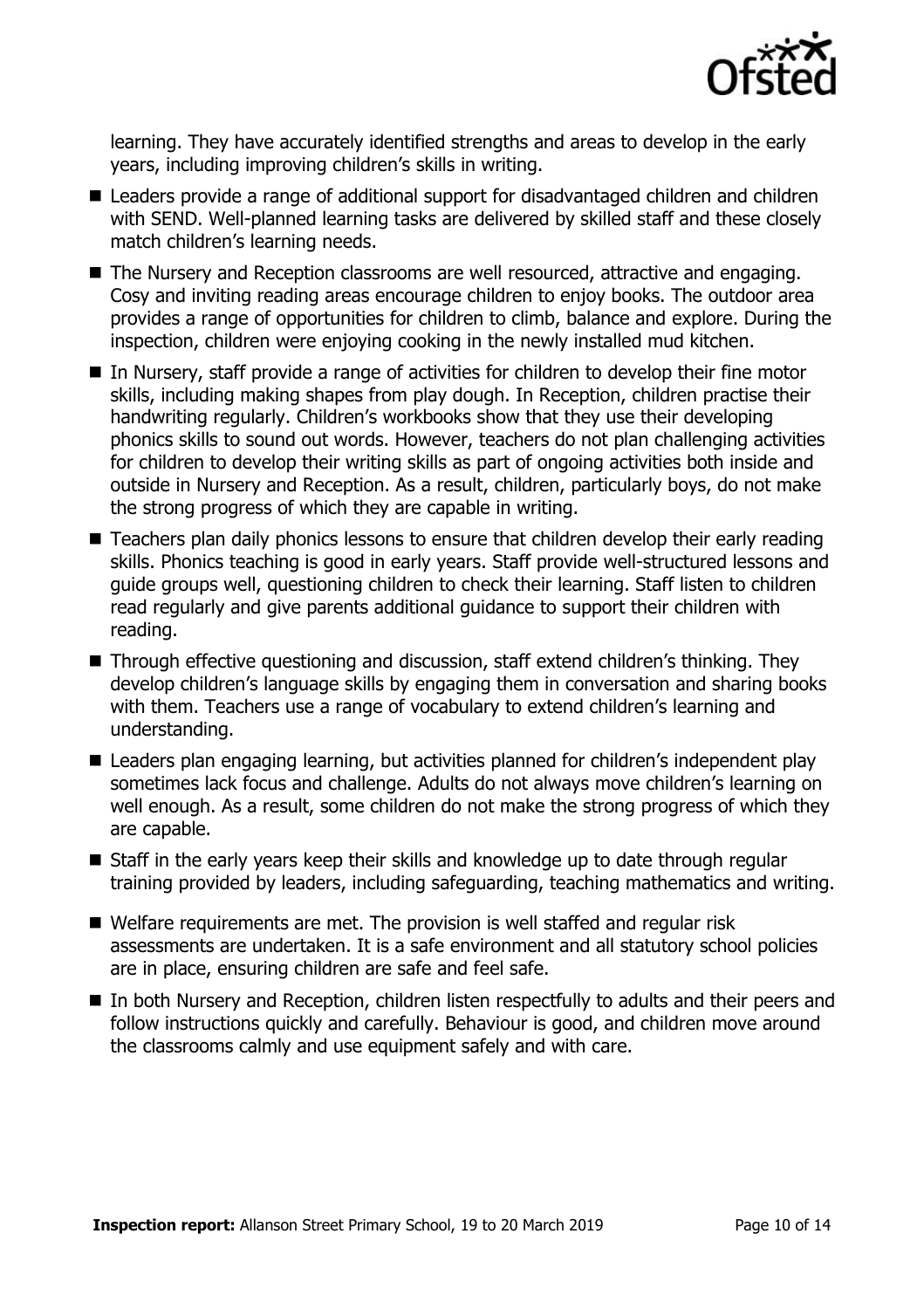

# **School details**

| Unique reference number  | 104758           |
|--------------------------|------------------|
| Local authority          | <b>St Helens</b> |
| <b>Inspection number</b> | 10086857         |

This inspection was carried out under section 8 of the Education Act 2005. The inspection was also deemed a section 5 inspection under the same Act.

| Type of school                      | Primary                          |
|-------------------------------------|----------------------------------|
| School category                     | Community                        |
| Age range of pupils                 | 3 to 11                          |
| Gender of pupils                    | Mixed                            |
| Number of pupils on the school roll | 470                              |
| Appropriate authority               | The governing body               |
| Chair                               | Angela Lashley                   |
| <b>Headteacher</b>                  | Patricia Farnell                 |
| Telephone number                    | 01744678144                      |
| Website                             | www.allansonstreetprimary.co.uk  |
| Email address                       | patricia.farnell@sthelens.org.uk |
| Date of previous inspection         | Not previously inspected         |

### **Information about this school**

- The school is larger than the average-sized primary school.
- The majority of pupils are White British.
- The proportion of disadvantaged pupils is higher than average.
- The proportion of pupils with SEND support is above the national average. The proportion of those who have an education, health and care plan is below average.
- The proportion of pupils who speak English as an additional language is lower than average.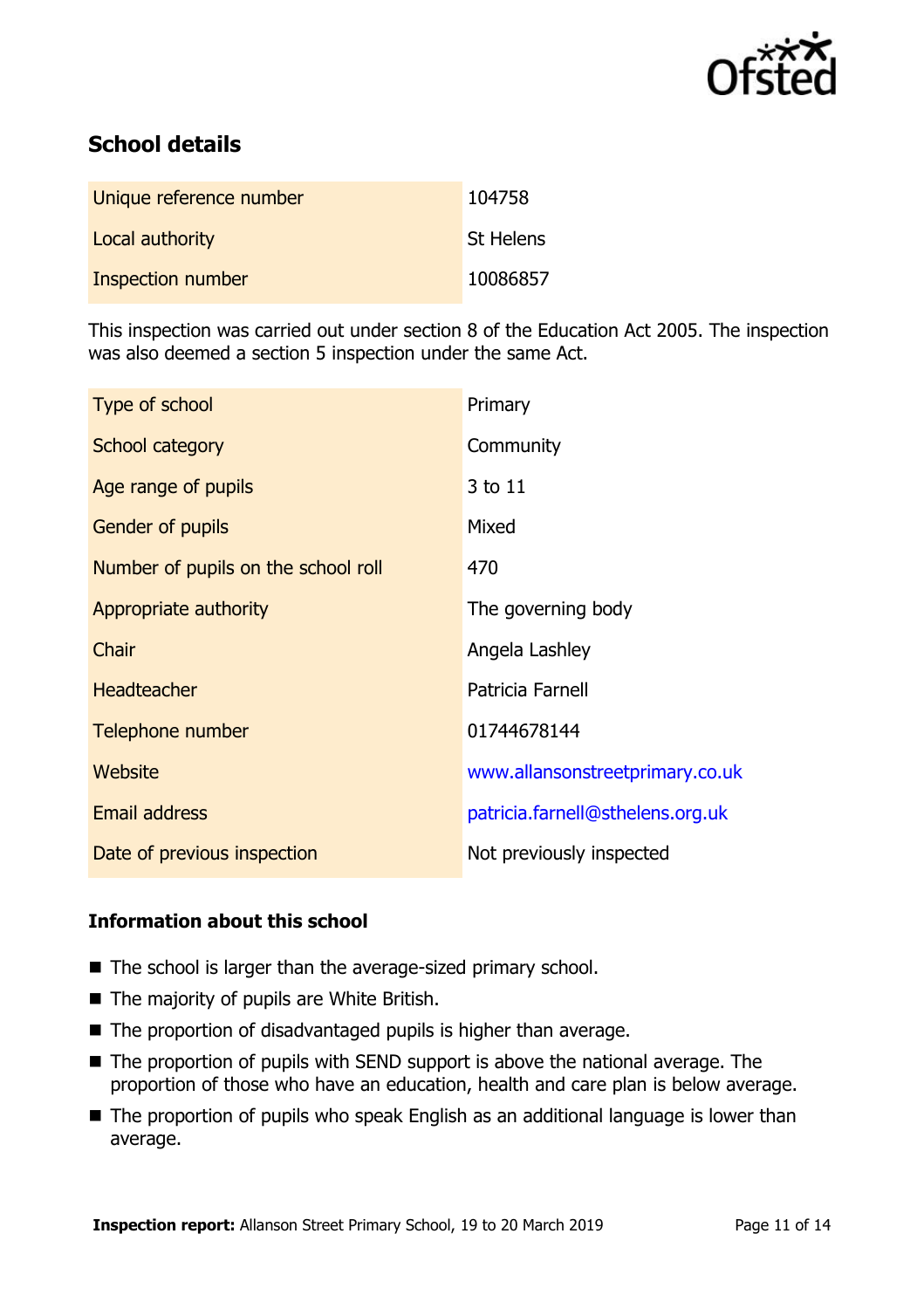

# **Information about this inspection**

- The inspectors observed teaching and learning in all classes. Several sessions were observed jointly with the headteacher.
- The inspectors listened to pupils read and held formal and informal discussions with pupils.
- Inspectors scrutinised pupils' work and tracking records with leaders.
- The inspectors held meetings with the headteacher, subject leaders, four governors, including the chair of the governing body, the designated and deputy safeguarding leaders and the coordinator of the provision for pupils with SEND. Inspectors met with the school's pastoral team. The lead inspector held telephone conversations with a representative from the local authority and with the virtual school headteacher.
- The inspectors met with parents at the school gate to seek their views.
- The inspectors examined a range of documents. These included: the school's development plans and self-evaluation documents, pupils' tracking information, subject leaders' documents, minutes of the governing body meetings, safeguarding documentation and various records relating to pupils' behaviour and attendance.

#### **Inspection team**

| Elizabeth Stevens, lead inspector | Her Majesty's Inspector |
|-----------------------------------|-------------------------|
| Julie Peach                       | Ofsted Inspector        |
| <b>Tina Cleugh</b>                | Ofsted Inspector        |
| <b>Michelle Beard</b>             | Ofsted Inspector        |
| <b>Maureen Hints</b>              | Ofsted Inspector        |